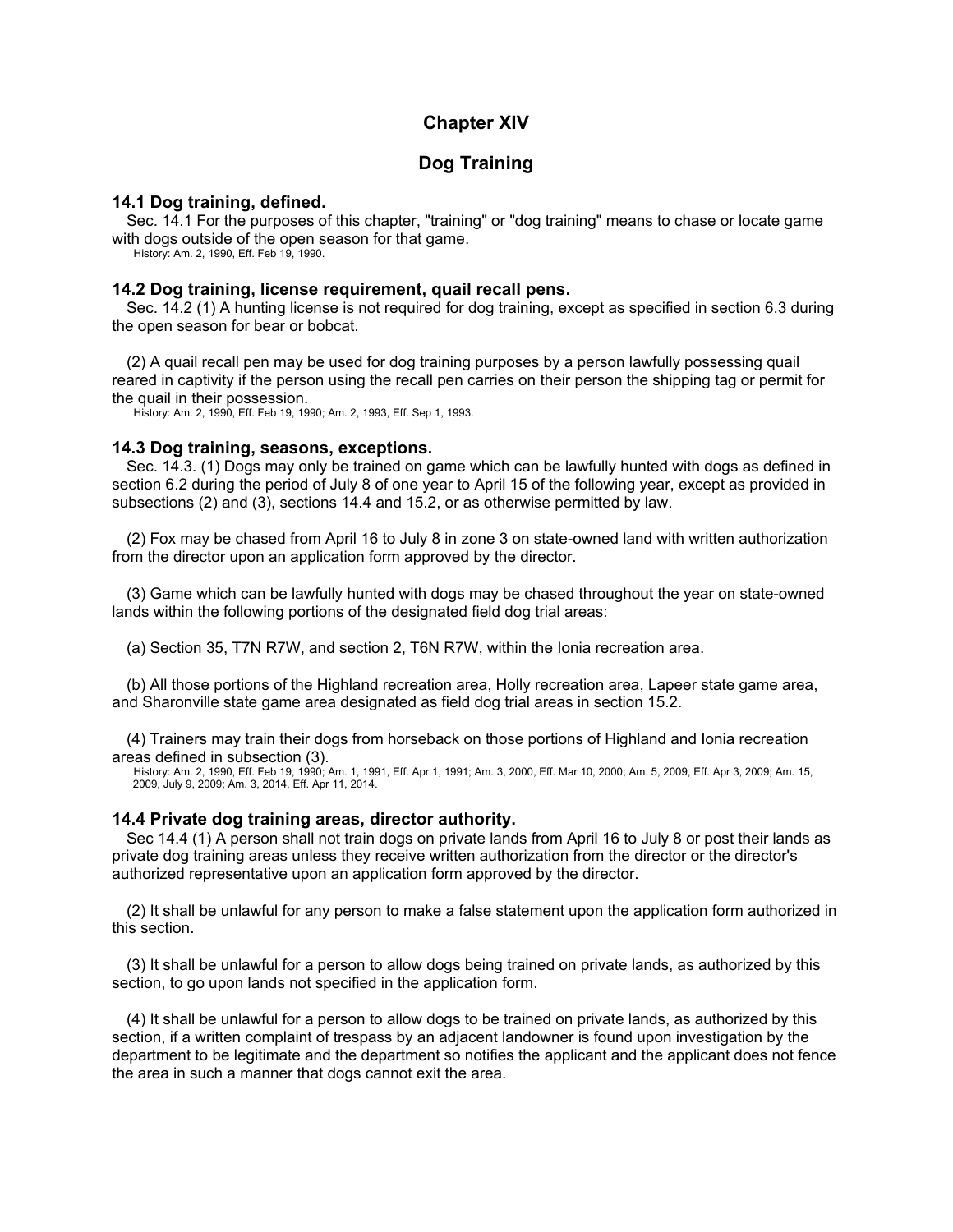(5) A person shall remove any posted signs authorized by the director at a time specified by the director.

History: Am. 2, 1990, Eff. Feb 19, 1990; Am. 15, 2009, July 9, 2009.

### **14.5 Dog training, unlawful acts.**

Sec 14.5 (1) It shall be unlawful for nonresidents to dog train on bear, bobcat, fox, coyote, raccoon, or opossum, except upon areas authorized in section 14.4 from April 16 to July 8; upon dog training areas established under Part 421 of 1994 PA 451, when participating in an authorized field dog trial, or when dog training on bear in Amasa, Bergland, and Carney BMUs.

(2) It shall be unlawful to begin to dog train on bear between one-half hour after sunset to one-half hour before sunrise.

(3) It shall be unlawful to dog train on bear or bobcat in an area where the state has not established an open season for those species at some time during the license year.

(4) It shall be unlawful to dog train on a captive, tethered, or caged bear.

(5) It shall be unlawful to dog train in state parks without permission of the land administrator.

(6) It shall be unlawful to dog train more than eight dogs on bear at any one time.

(7) Subject to section 43510, subsections (2) and (3), of Part 435, as amended, hunting and fishing licensing, MCL 324.43510, it shall be unlawful for a person to possess a firearm other than a shotgun, pistol, or revolver or ammunition other than blank cartridges, while engaged in training dogs unless specifically authorized in writing by the director or by an authorized representative of the director.

(8) A person not listed as a field dog trial participant, or dog training in an area not open to nonresident training by subsection (1) shall carry proof of residency and shall produce proof of residency upon the demand of a conservation officer or other law enforcement officer.

(9) A person shall not use captive-raised birds while training with a dog or participating in a field dog trial at the Ionia Recreation Area from May 16 through July 31, 2022. History: Am. 2, 1990, Eff. Feb 19, 1990; Am. 2, 1994, Eff. Sep 1, 1994; Am. 2, 2005, Eff. Mar 11, 2005; Am. 15, 2009, July 9, 2009; Am. 4, 2019,

Eff. Mar. 15, 2019; Interim Order of the Director Am. 1, 2022; Eff. May 16, 2022.

### **14.6 Relocating rabbits within enclosed dog training areas.**

Sec. 14.6 An individual possessing a current base license may trap up to 5 cottontail rabbits or hares during the open season for rabbits and hares and relocate them within a permitted dog training area provided:

(a) The dog training area is fenced so as to keep cottontails and hares in confinement.

(b) A current base license is also possessed and cottontails or hares are not captured outside of the small game season and bag limits are not exceeded as provided by sections 3.505 (1) and (2) of this order.

(c) Cottontails and hares are captured from private lands only with landowner permission.

(d) Box or cage type traps, capable of taking only one animal at a time, are used and are checked daily.

(e) Cottontails and hares are not held longer than 24 hours and are not held or transported in any container other than a box, crate, or cage designed for safe and humane confinement.

(f) Traps are marked as provided by section 3.600 of this order.